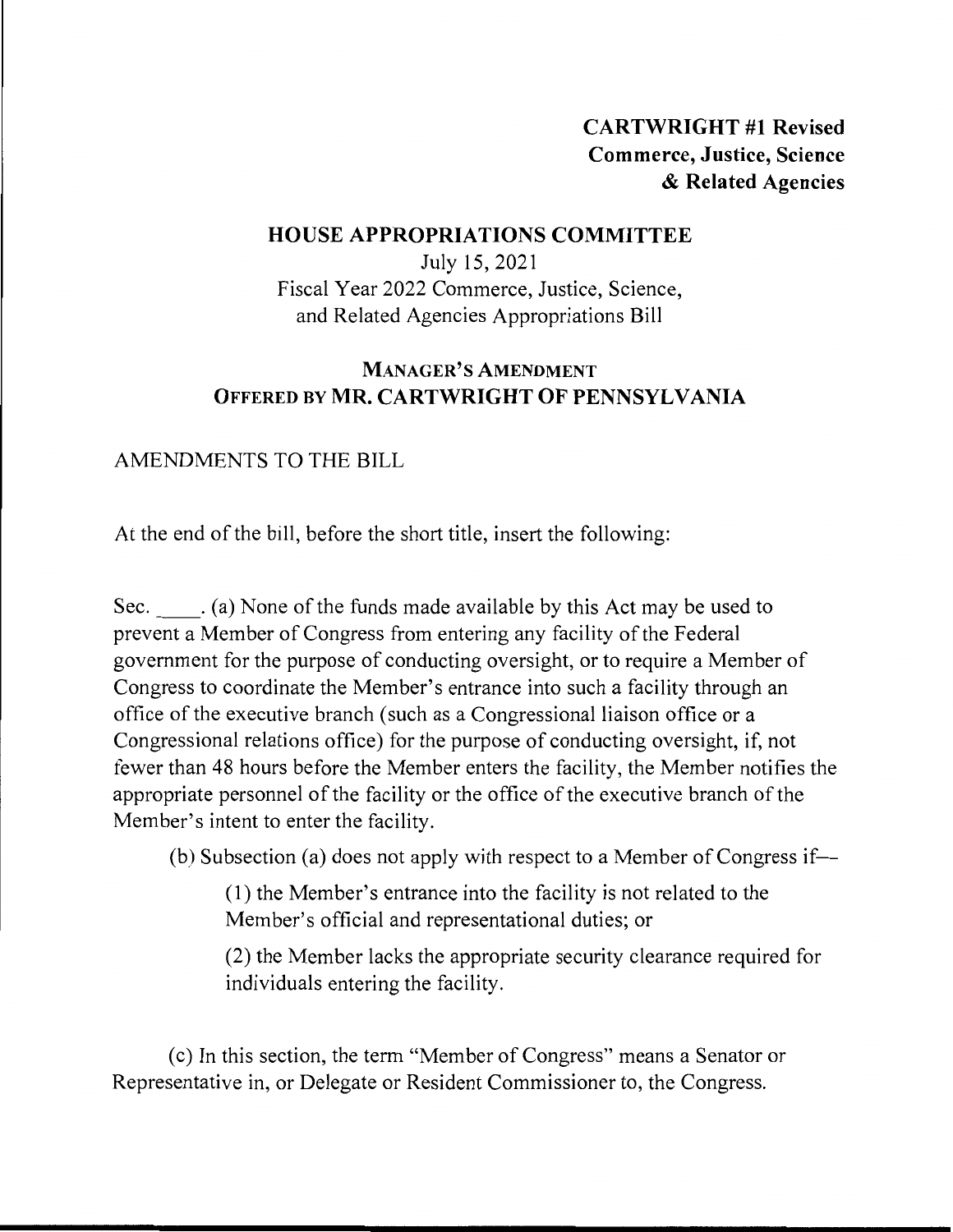#### AMENDMENTS TO THE REPORT

On page 16, on the fourth line in the paragraph titled "Assistance to Coal Communities", after "communities", insert "in Appalachia and".

On page 32, immediately preceding the paragraph titled "Blue Carbon", insert the following paragraph:

*"Great Lakes HABs.*—The Committee recognizes the importance of NOAA's work to diagnose and track the changing climate, nutrient loading, and water quality impacts within the Great Lakes. The Lakes are ecologically productive but also home to destructive annual HABs that threaten the region. No later than 270 days after the enactment of this Act, NOAA shall brief the Committee on efforts to coordinate with the other Federal agencies in the Great Lakes region, its joint efforts to manage and diagnose water quality problems, and shall provide a summary of resources NOAA is making available within the Great Lakes basin to address HABs."

On page 33, under the heading "Coastal Zone Management", on the second line, strike the following:

"including no less than \$3,000,000 for implementation of the Digital Coast Act (Public Law  $116 - 234$ ."

and replace it with the following:

"including no less than \$4,000,000 for implementation of the Digital Coast Act (Public Law 116-234) and activities to support it."

On page 41, immediately following the paragraph titled, "Wind Turbine Radar Interference", insert the following paragraph:

*"Flood Mapping Technologies.-The* Committee recognizes that innovative, science-based flood mapping technologies help communities and businesses to better prepare for and mitigate flood-related disasters. Weather-based technologies provide realtime information on soil moisture, watersheds, precipitation, and stream levels to ensure communities in flood susceptible areas have the proper resources to respond before flooding disasters occur, and to help minimize impacts and associated damages. The Committee encourages NOAA to continue to support advancing weather and flood mapping technologies and enhanced data collection, and to partner with interested Federal agencies, Tribes, institutions of higher education, and State centers to become more resilient to flood disasters, such as with Joint Technology Transfer Initiative (JTTI) activities."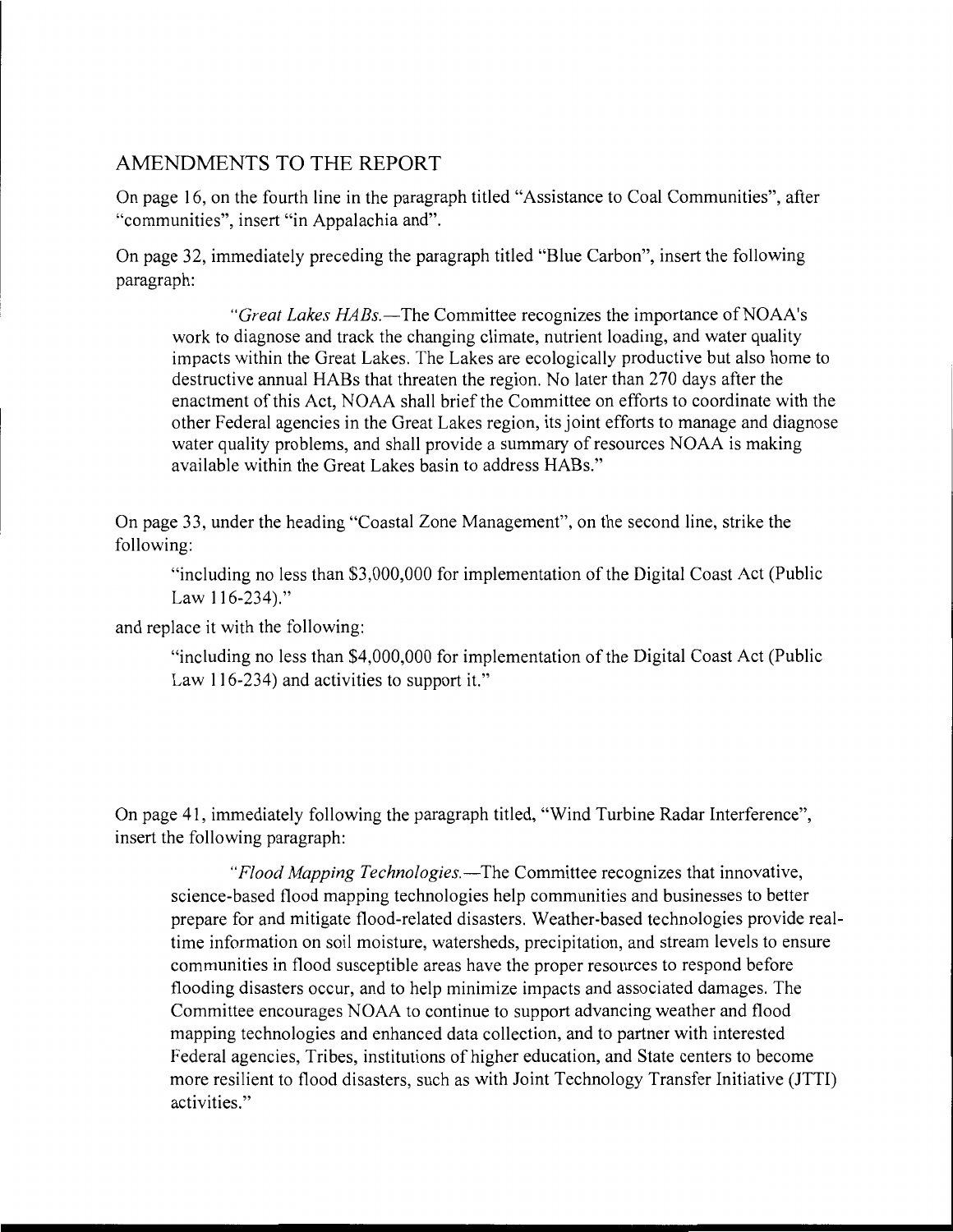On page 42, immediately following the paragraph titled, "Sea Grant Aquaculture Research Program", insert the following paragraph:

*"Sea Grant Knauss Fellowship Program.-Within* 60 days of enactment of this Act, NOAA is directed to brief the Committee on steps the agency is taking to implement section 3 of the National Sea Grant College Program Amendments Act of 2020 (Public Law 116-221)."

On page 45, immediately following the table titled "National Environmental Satellite, Data and Information Service", insert the following paragraph:

*"Wildfire Demonstration Products.*—The Committee supports NOAA's ongoing efforts to develop and provide new wildfire products which are critically important to informing the public about wildfire dangers and to supporting firefighters and other first responders. The Committee is aware and supports the fact that as part of the product development process, NOAA makes demonstration versions available online and that these products are rapidly adopted by external stakeholders. The Committee further understands that the rapid adoption of these demonstration products by external stakeholders has caused both hardware and software failures. The Committee directs NOAA to prioritize the availability of demonstration products that have been adopted by external stakeholders, particularly first responders, and provides no less than \$500,000 within the Office of Satellite and Product Operations for this purpose."

On page 88, before the header "Buildings and Facilities", insert the following paragraph:

*"Educational Programs.-The* Committee supports the U.S. Department of Justice's coordination and collaboration with Historically Black Colleges and Universities to provide educational programs for recently released and soon to be released criminal offenders to assist them in obtaining skills that will help them successfully transition back into their communities and reduce recidivism rates."

On page 99, immediately preceding the paragraph titled, "Consent Decrees and Other Litigation Related to Police Practices", insert the following paragraph:

*"Gunshot detection for Service Weapons.-The* Committee notes the need for accurate, timely and dependable technology to record actual shots fired in an incident involving law enforcement weapons, to communicate that information to police dispatchers and to initiate body camera recording in such incidents. The Committee encourages DOJ to evaluate such technology and report to the Committee, not later than 180 days after enactment of this Act, with an assessment of its potential value for Federal, State and local law enforcement."

On page 105, strike the second full paragraph, titled "Mentally Ill Offender Act", and insert the following new paragraph: